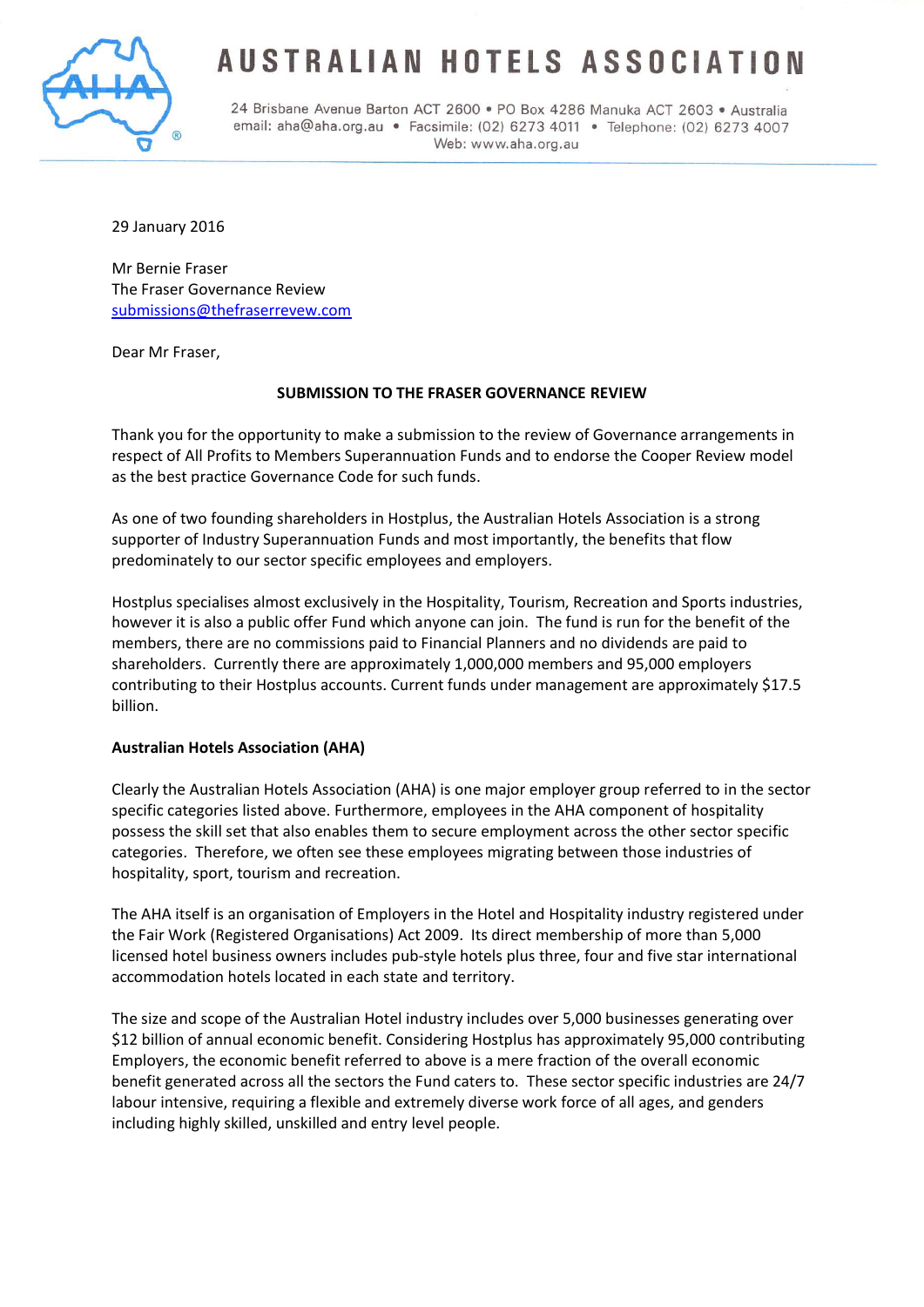## **The Importance of Superannuation to Hostplus Members**

A successful superannuation scheme is of the utmost importance to all Australian workers in ensuring a dignified properly funded retirement. It is therefore of extreme importance that all Members trust the governance structures of Hostplus.

## **Hostplus performance**

The performance of Hostplus is evidence of its sound governance practices. Recognition of Hostplus performance includes e.g.

- Winner of Money Magazine Best of the Best Lowest Cost Super Fund for the Indexed Balanced Option for 2013, 2014, 2015, 2016
- Winner of Selecting Super Fund of the Year for 2014 and 2015.
- Winner of Money Magazine Best Super Fund in 2007, 2008 and 2009
- Winner of Super Ratings Fund of the Year in 2007, 2008 and 2009
- Rated Platinum by Super Ratings for over 10 years
- Rated AAA by Selecting Super Rainmaker Research
- Rated 5 apples by Chant West
- Rated 6 stars by Heron Partnership

#### **Hostplus Governance**

The Hostplus website comprehensively explains the Governance structure, therefore we see no need to amend much of the work as set out below.

## **Board Charter**

The Board Charter details the key policies and processes that the Board has in place for the governance of the fund and principal areas of the Board's role and responsibility including strategic planning, corporate culture and the monitoring and evaluation of management and stewardship.

## **Rules on Nomination, Appointment and Removal of Trustee Directors Board Nomination**

Directors are appointed to the Hostplus Board in accordance with the Hostplus Constitution and the Fit and Proper policy. The founding members (AHA and United Voice) are responsible for nominating employer and member representative directors respectively. Independent directors are appointed by the Founding Members, or failing agreement by the Founding Members, by the Selection Committee.

The definition of an Independent Director has been adopted from that specified in the ASX Corporate Governance Council principles that apply to listed companies. An Independent Director in the Superannuation Board context should be one that is not a shareholder of the Trustee has no material relationship with the Trustees and has not been an Executive or a Director of a Body that has a material relationship with the Trustee.

The Founding Members take into account and assess each potential candidate when a review is warranted. This is to ensure that the Hostplus Board remains open to new ideas and independent thought while retaining adequate expertise to comply with the requirements of the SIS Act, performing its trustee duties and the exercising of trustee powers in the best interest of the members.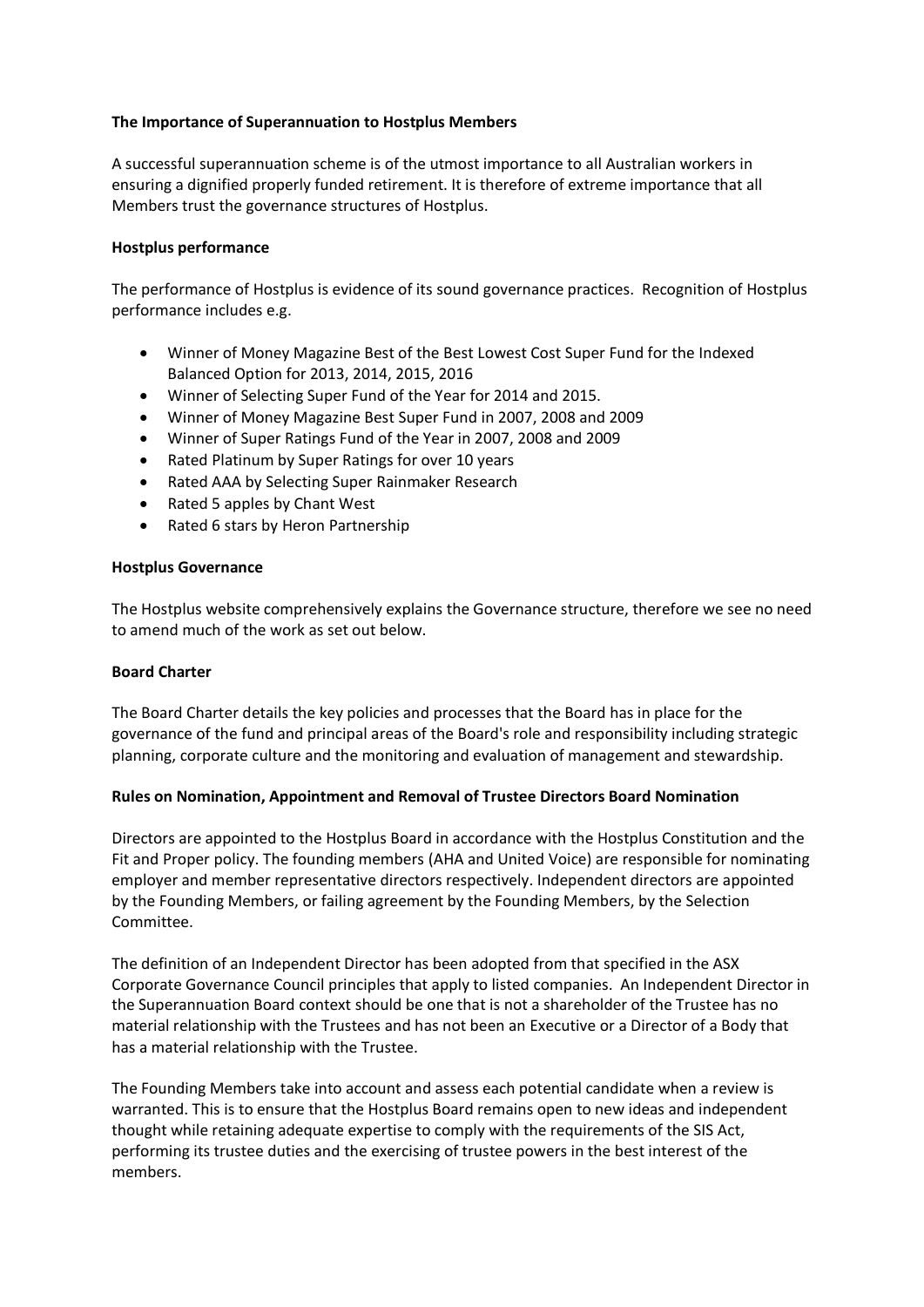## **Board Appointment**

Directors are appointed for a three year term. At the conclusion of each term, the nominating body either renews the term of the existing director or appoints another representative. For independent directors, the founding members must reach agreement on the appointment or re-appointment of the independent directors (as the case may be) in each relevant year by 16 May. If the founding members fail to reach agreement by this date, the Selection Committee must appoint or reappoint the independent directors (as the case may be} by no later than 30 June in each relevant year.

In assessing directors, the founding members will give consideration to the overall skills matrix of the Board, taking into account stability, longevity, experience, corporate knowledge and whether an individual's period of tenure on the Board could, or be perceived to, materially interfere with their ability to act in the best interests of the members. Each nominating body may elect to appoint an alternate director to represent appointed directors in their absence. The Chair of the Hostplus Board is elected by the Board.

Terms of reference have been established and approved by the Hostplus Board to govern board proceedings including membership, role and responsibilities, operating functions and charter, appointment of Chair, quorum, voting entitlements and meeting arrangements.

#### **Removal of Directors**

The general procedure for the removal of directors is set out in the constitution of the Trustee. The constitution details how and when a director needs to be removed from the directorship of the Trustee Company. Any director elected by the founding members may be removed by the founding members whenever the best interests of the members would be served - including non-compliance with the Hostplus Fit and Proper Policy, in the founding member's judgement and in accordance with the constitution. A director may also resign by giving written notice to the trustee.

## **Committees of the Board**

Under the Trust Deed of the fund, the Hostplus Board has the ability to delegate its powers and responsibilities to Committees of the Board. Currently, the Hostplus Board has established the following Committees:

| Committee                                   | Role                                             |
|---------------------------------------------|--------------------------------------------------|
| Audit, Risk and Compliance Committee (ARCC) | The role of the Audit, Risk and Compliance       |
|                                             | Committee is to oversee the financial reporting, |
|                                             | regulatory, legislative, risk management and     |
|                                             | taxation activities of the fund                  |
| Claims Review Committee (CRC)               | The role of the Claims Review Committee is to    |
|                                             | review members' claims rejected by the           |
|                                             | insurer.                                         |
| People and Remuneration Committee           | The role of the People and Remuneration          |
|                                             | Committee is to oversee the remuneration         |
|                                             | strategies of the fund and make                  |
|                                             | recommendations to the Hostplus Board in         |
|                                             | respect of executive remuneration                |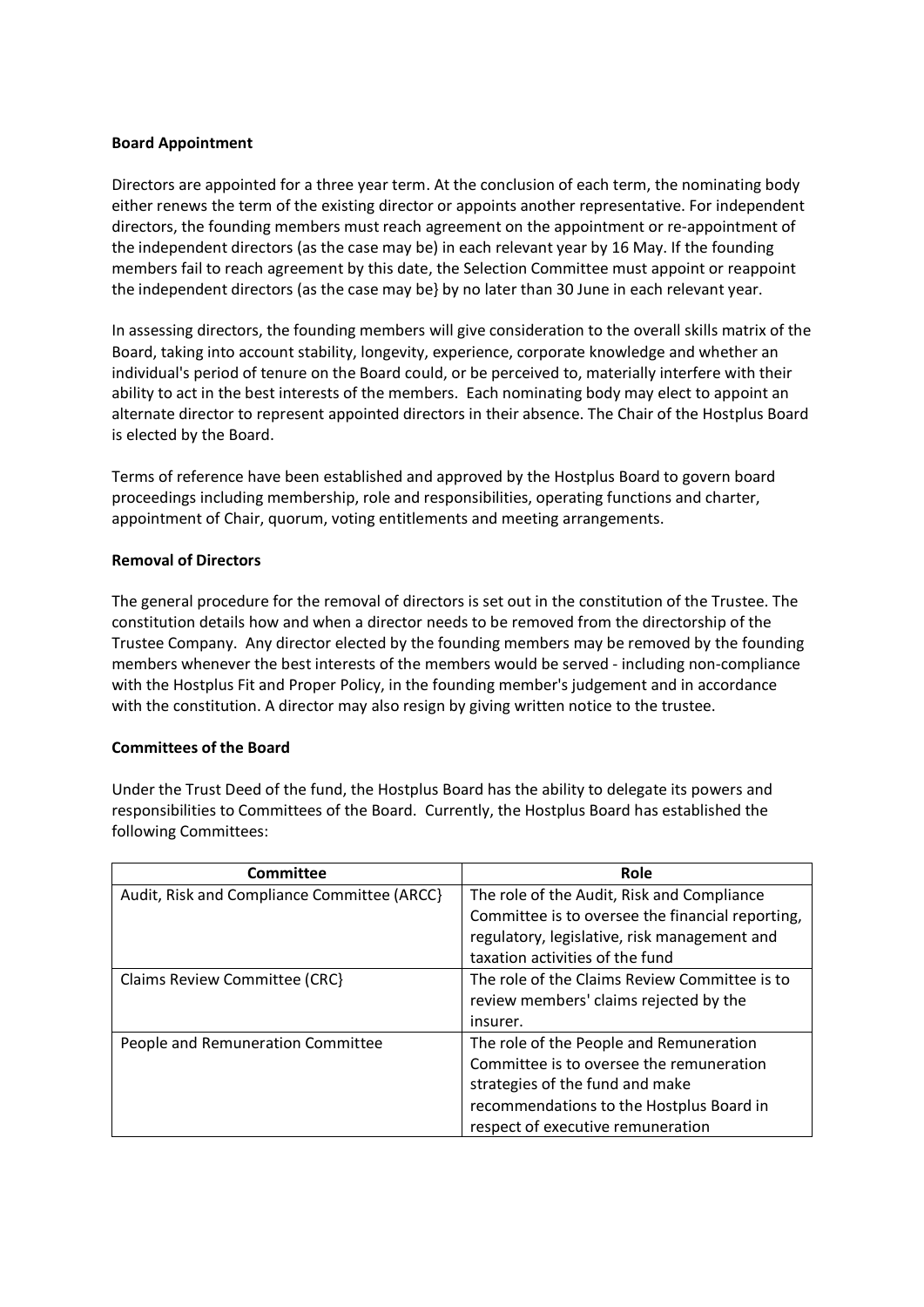Similar to the Hostplus Board, each Committee operates in accordance with its Terms of Reference. Every year the Hostplus Board and Committees undertake a performance assessment process using the services of an external consultant (as required) to assess and benchmark the performance of the Board and Committees.

## **Board Policies**

The Board of Hostplus have approved a number of polices that assist in managing the governance responsibilities of the fund. Such policies include:

- Fit and proper policy sets out Hostplus' processes for assessing and monitoring the fitness and propriety of responsible persons and senior managers.
- Outsourcing policy sets out Hostplus' processes for appointing, assessing, monitoring and terminating of material outsourced service providers.
- Risk management framework sets out Hostplus' approach to risk management, how the fund identifies, assesses, mitigates, manages, monitors and regularly reports on risk.
- Conflicts management policy -sets out processes and procedures Hostplus has adopted to manage conflicts of interests.
- Code of conduct policy sets out Hostplus' expectations and requirements of its directors and staff including contractors - their responsibilities and obligations relating to various matters including confidentiality, privacy, conflicts of interest and other principles and behaviours.
- Fraud policy sets out Hostplus' expectations and requirements of its directors and staff and their responsibilities and obligations relating to fraud awareness, governance and oversight, internal controls and fraud management and investigation procedures.
- Whistleblowing policy sets out Hostplus' expectations and requirements of its directors and staff and their responsibilities and obligations relating to its whistleblowing mechanism and reporting procedures to protect the interests of individuals acting in good faith and reporting suspected incidents of misconduct.
- Diversity policy sets out Hostplus' expectations and requirements of its directors and staff and their responsibilities and obligations relating to managing diversity throughout the Hostplus organisation, and respecting diversity in the wider community. This includes maintaining a workplace environment that supports diversity and is free from discrimination, hostility, harassment, bullying and victimisation.
- Gift and Hospitality policy sets out Hostplus' expectations and requirements of its directors and staff and their responsibilities and obligations relating to being offered and/or accepting any type of gift, hospitality or benefit, or free access to entertainment which may be related to their capacity as Hostplus directors and staff.

## **Compliance and Risk Framework**

The Hostplus Board has a compliance program which formalises the structure and processes to meet legislative and regulatory requirements, including relevant prudential standards and contractual obligations. The compliance program has two tiers:

- "The compliance framework", is the structure Hostplus employs to manage the compliance requirements; and
- "Policy documents & standards", is a listing of policy documents and standards adopted at Hostplus.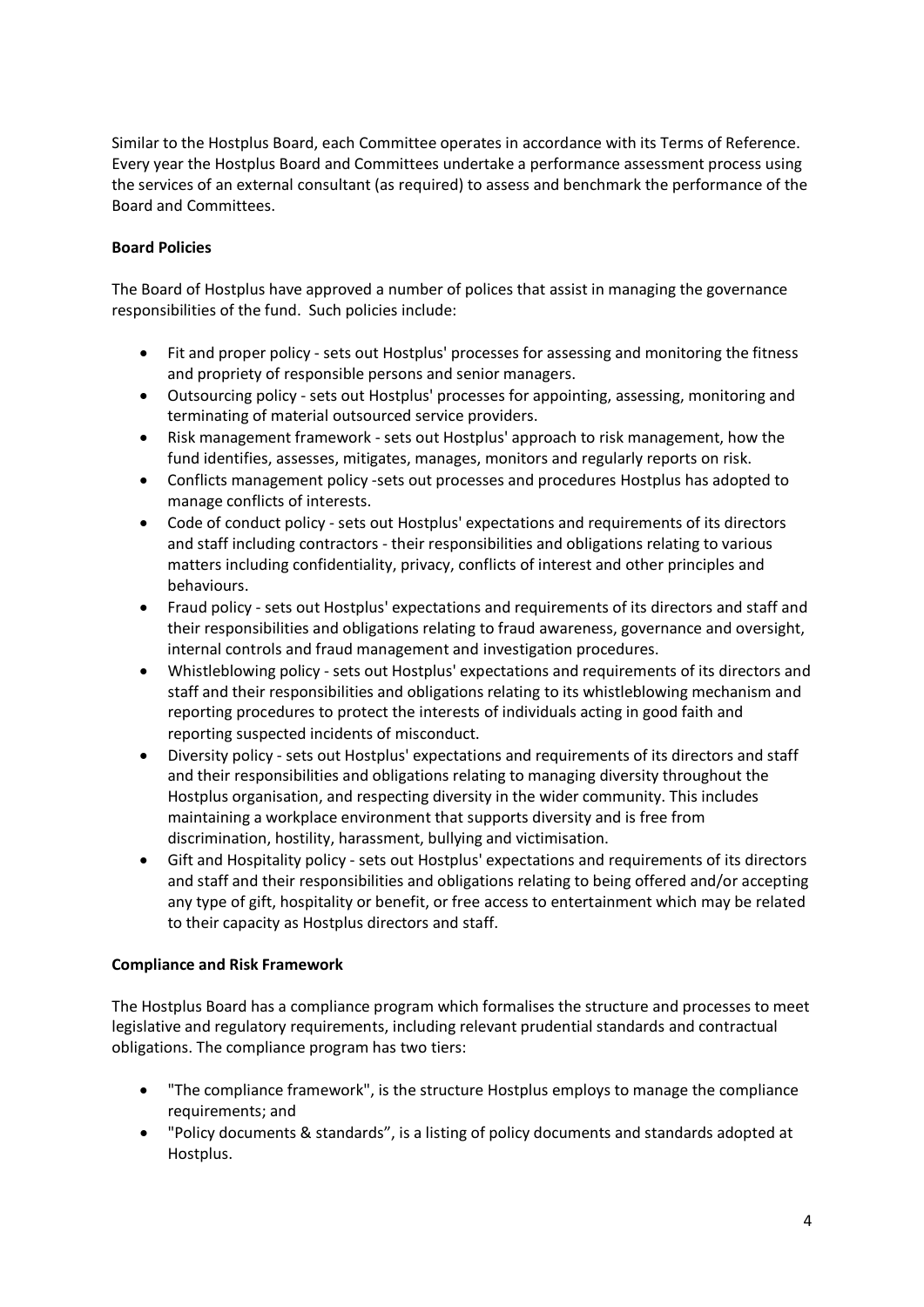## **Risk Framework**

The Hostplus Board risk framework consists of:

- The Risk Management Strategy (RMS) which outlines the Board's approach to risk management. It includes how we identify, access, mitigate, manage, monitor and report on risk;
- Risk Appetite Statements (RAS) which is a formal declaration of the Board's risk appetite and articulates how much risk the Board is willing to accept in order to achieve its strategic and business objectives; and
- Material Risk Register (MRR) and Key Risk Indicators (KRI) which contain details of material risks impacting the fund and captures the risk assessment, risk tolerance and mitigating controls of all the identified material risks.

## **Audit Arrangements**

The Hostplus Board appoints an external auditor to undertake an annual audit of the fund's financial statements and regulatory returns to ensure compliance with legislative requirements. An independent audit opinion is issued at the conclusion of the audit providing assurance over the integrity of the financial statements and compliance with legislative requirements. The external auditor reports to the Audit, Risk and Compliance Committee.

The appointed internal auditor is responsible for providing further assurance over the control environment of the fund and trustee. An annual internal audit program is developed by the internal auditor in conjunction with the Audit, Risk and Compliance Committee who oversees the performance of the internal auditor. The internal auditor reports to the Audit, Risk and Compliance Committee.

## **Hostplus Conflicts Management Policy – Summary**

## *Maintenance of Conflicts Management Framework*

Hostplus has a conflicts management framework to ensure that practical arrangements {i.e. measure, processes and procedures) must be implemented and maintained. It is designed to reflect the nature, scale and complexity of Hostplus' operations.

## *Role of Board and Directors 'Duties*

Hostplus' Board of Directors (Board) is ultimately responsible for the development and maintenance of its Conflicts Management Framework, including this Policy. It must also take all reasonable steps to ensure that Hostplus staff clearly understands:

- the need to identify all actual and potential Conflicts of Interest,
- the circumstances that might give rise to a Conflict of Interest;
- the content and purpose of Hostplus' Conflicts Management Framework, including this Policy; and
- their obligations under the Policy.

## *Policy Summary*

Under the Policy: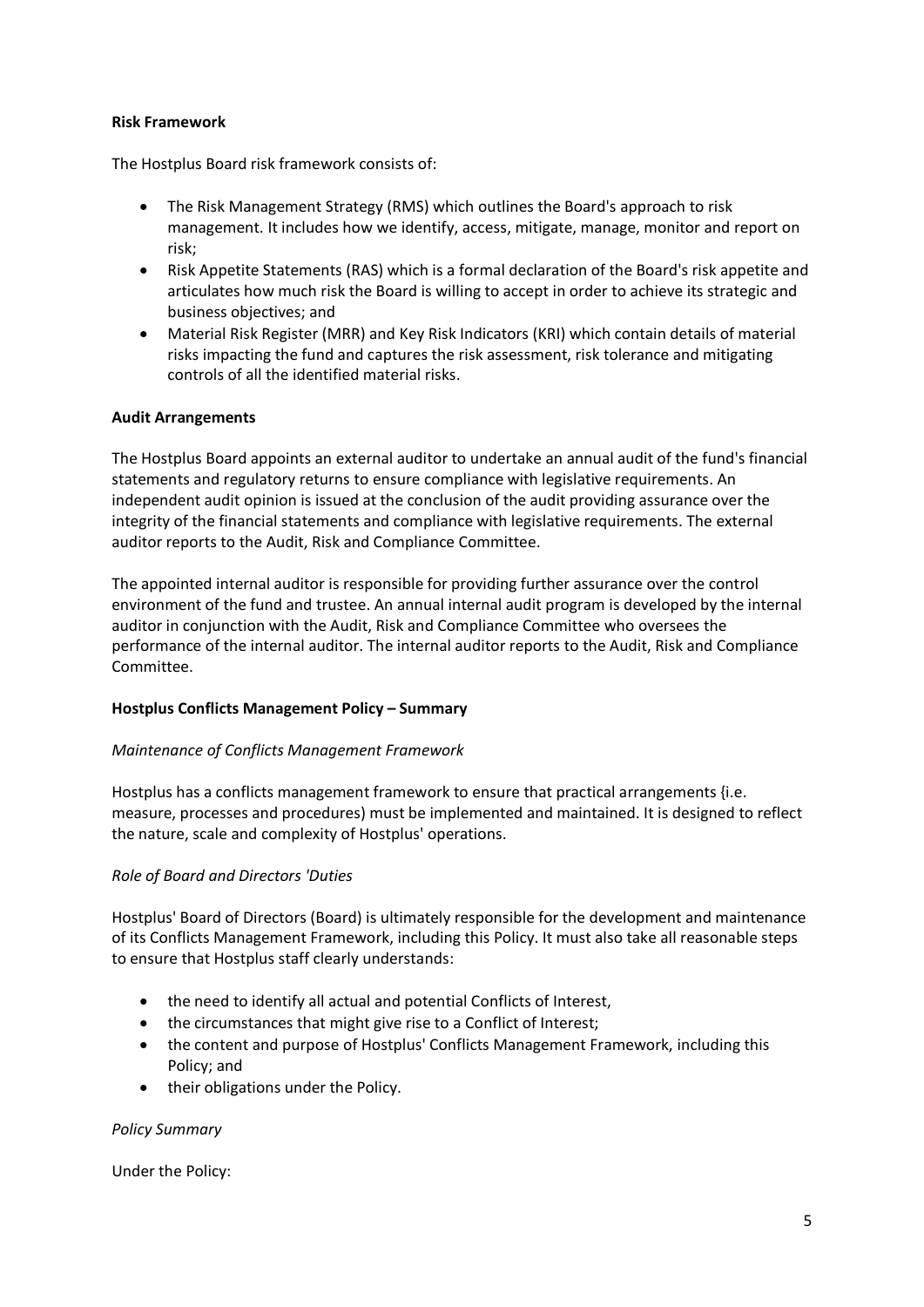- both Hostplus, itself, and certain members of Hostplus' staff (including but not limited to the Board, Senior Management, and other staff that Hostplus determines should be included);
- certain service providers; and
- certain associates of Hostplus,

must disclose certain interests they personally hold and duties they owe to third parties as and when they arise. These interests and duties must be registered on the consolidated Register of Relevant Interests and Duties.

The Board periodically reviews the Register to determine whether any Conflicts of Interest arise that could affect the Fund and its members. If a Conflict of Interest is identified, Hostplus must determine whether to manage or avoid the Conflict of Interest. In certain cases Conflicts of Interest cannot be avoided and these will be managed, in accordance with the requirements of the Law, including but not limited to the SIS Act and Corporations Act 2001 (Cth).

## *Relevant Interest*

A Relevant Interest is any interest, gift, emolument or benefit (for example earnings, dividends, payments, capital gains, rights or profits) whether pecuniary or non-pecuniary, directly or indirectly obtained or offered that Hostplus considers to be relevant because it has the potential to have a significant impact on Hostplus' capacity to act in a manner that is consistent with its Trustee duties.

## *Relevant Duty*

A relevant duty is a duty that a person may owe to a third party (for example, as a director or employee of that third party) that Hostplus considers to be relevant because it has the potential to have a significant impact on Hostplus' capacity to act in a manner that is consistent with its Trustee duties.

# *Conflict of Interest*

Put simply, a Conflict of Interest arises if a person's Relevant Interest or Relevant Duty is likely to affect his or her ability to make an impartial decision or judgement that he or she is required to make for the benefit of the Fund's members.

Identification, disclosure and recording of Relevant Interests and Relevant Duties and subsequent Conflicts of Interest Relevant Interests and Relevant Duties will remain disclosed on the Registers until the relevant person no longer holds that interest or owes the duty, or no longer is employed by, provides services to, or is associated with Hostplus.

Each person must ensure that their Relevant Interests and Relevant Duties are disclosed on the Register on a periodic basis or when a change to their interests or duties arises during their tenure. Over time certain Relevant Interests or Relevant Duties may or may not be considered to create Conflicts of Interest, and this will depend upon the relevant circumstances at the time. Hostplus maintains a Conflicts of Interest register, in order to aid it in managing and avoiding Conflicts of Interest.

## *Management and monitoring of conflicts of interest*

The Law requires Hostplus and the Board to manage Conflicts of Interest. The aim of the Hostplus Board is to avoid Conflicts of Interest. However, there might be circumstances where the avoidance of Conflicts of Interest will not always be possible or prudentially practical. The Board will identify,